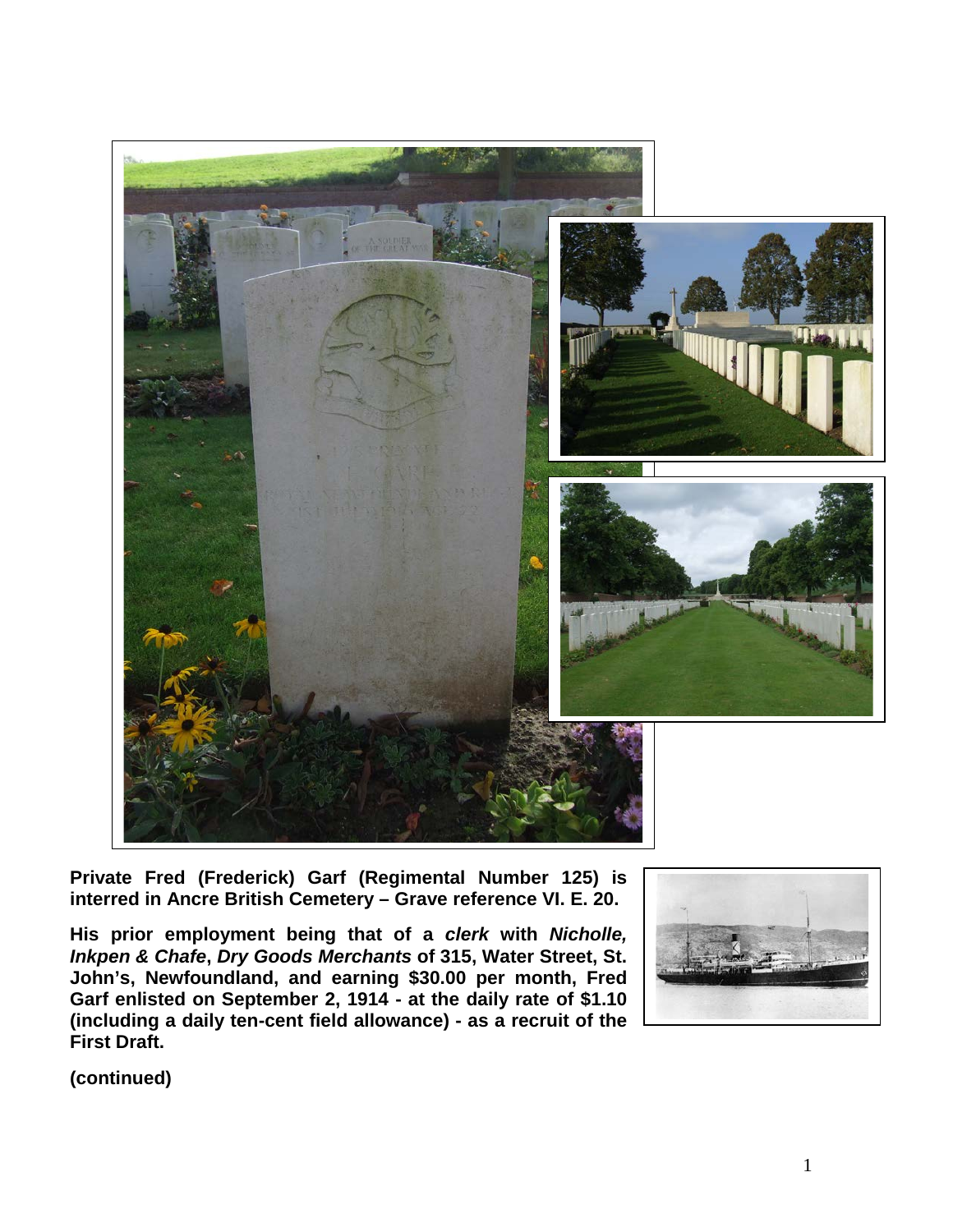**(Preceding page:** *The image of Florizel at anchor in the harbour at St. John's is by courtesy of Admiralty House Museum***.)**

**Having attested on October 1, Private Garf embarked onto the Bowring Brothers' vessel** *Florizel* **on October 3.** *Florizel* **sailed on the following day, October 4, to its rendezvous off the south coast of the Island to cross the Atlantic in convoy with the ships transporting the 1st Canadian Division overseas.**

**In the United Kingdom Private Garf trained with the Newfoundland contingent: firstly in southern England, then in Scotland at Fort George – on the Moray Firth close to Inverness - at Edinburgh Castle – where it provided the first garrison from outside the British Isles - and later again at**  *Stobs Camp* **near the town of Hawick.** 

**(Right above:** *Fort George, constructed in the latter half of the eighteenth century, still serves the British Army to this day***. – photograph from 2011)**

**(Right:** *The Newfoundland Regiment parades at Stobs Camp and is presented its Colours on June 10, 1915.* **– courtesy of Reverend Wilson Tibbo and Mrs. Lillian Tibbo)**

**At the beginning of that August of 1915, the four senior Companies\*, 'A', 'B', 'C' and 'D' were then sent south to undergo a final two weeks of training, as well as an inspection by the King, at Aldershot; meanwhile, the two junior Companies, 'E' and 'F', were ordered to Scotland's west coast, to Ayr, where they were to provide the nucleus of the newlyforming 2nd (***Reserve***) Battalion.**

**(Right:** *George V, by the Grace of God, of the United Kingdom of Great Britain and Ireland and of the British Dominions beyond the Seas, King, Defender of the Faith, Emperor of India* **– photograph from** *Bain News Services* **via** *Wikipedia***)**

*\*On July 10, 1915, 'F' Company had arrived at Stobs Camp from Newfoundland, its personnel raising the numbers of the unit to battalion establishment strength, and thus permitting it to be ordered to active service. The 1st Battalion of the Newfoundland Regiment, comprising those four Companies, 'A', 'B', 'C' and 'D', was thereupon attached to the 88th Brigade of the 29th Division of the (British) Mediterranean Expeditionary Force.*

**It was to be during that time spent at Aldershot that Private Garf – he amongst many others - had been prevailed upon, he on August 13, to re-enlist** *for the duration of the war\****.**







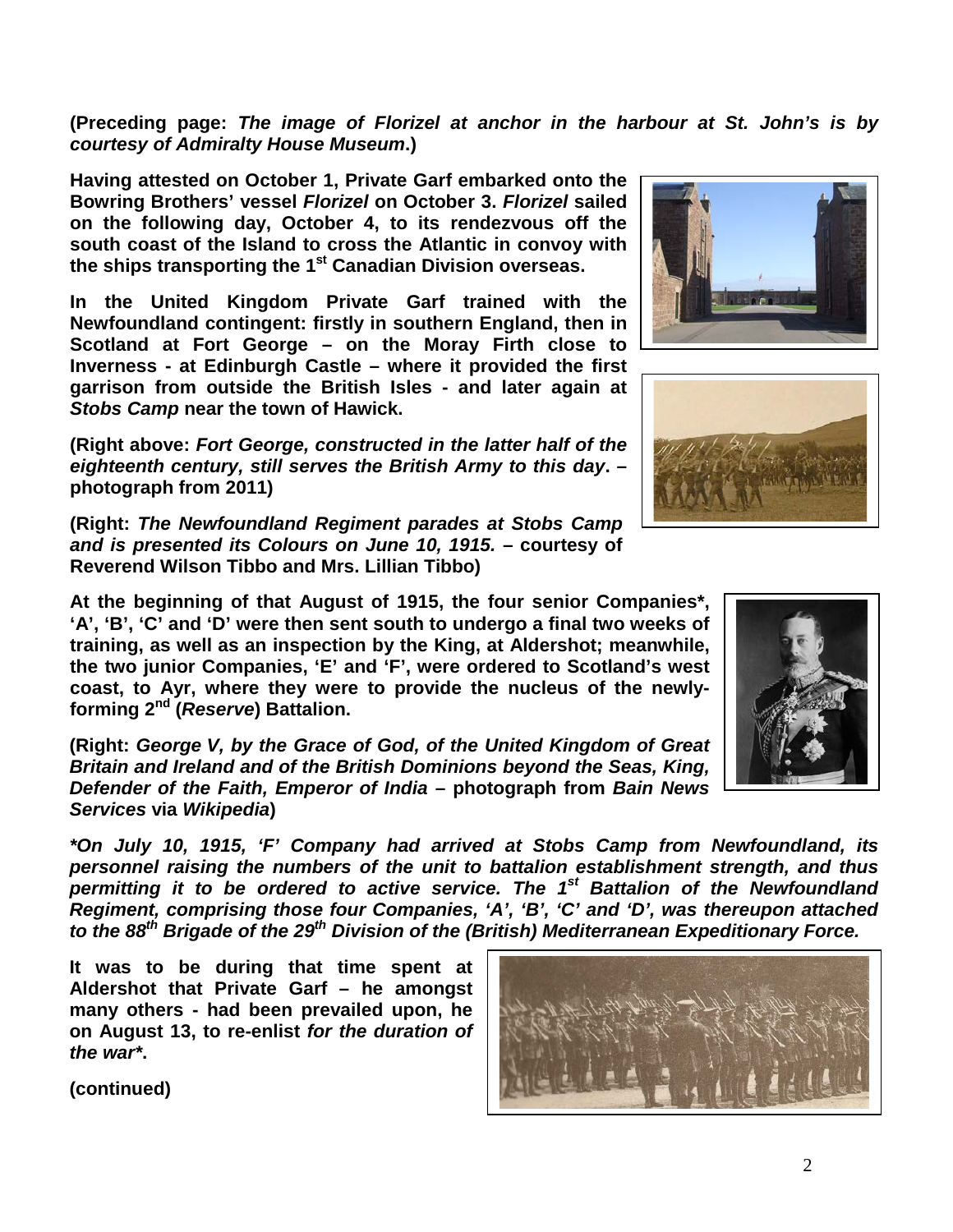**\****At the outset of the War, perhaps because it was felt by the authorities that it would be a conflict of short duration, the recruits enlisted for only a single year. As the War progressed, however, this was obviously going to cause problems and the men were encouraged to re-enlist***.**

**(Preceding page:** *Some of the men of 'A', 'B', 'C' and 'D' Companies of the 1st Battalion of the Newfoundland Regiment at Aldershot in August of 1915* **– from** *The Fighting Newfoundlander* **by Col. G.W.L. Nicholson, C.D.)**

**(Right:** *The image of Megantic, in peace-time a 'White Star Line' vessel, is from the Old Ship Picture Galleries web-site***.)**

**On August 20, 1915, Private Garf and his comrades-in-arms embarked in Devonport onto the requisitioned passenger-liner**  *Megantic* **for passage to the Middle East and to the fighting against the Turks where, a month later – having spent two weeks billeted in British barracks in the Egyptian capital, Cairo - on September 20, he disembarked with the 1st Battalion at** *Suvla Bay* **on the** *Gallipoli Peninsula***.** 

**(Right:** *Kangaroo Beach, where the officers and men of the 1st Battalion, Newfoundland Regiment, landed on the night of September 19-20, 1915, is to be seen in the distance at the far end of Suvla Bay. The remains of a landing-craft are still clearly visible in the foreground on 'A' Beach***. – photograph taken in 2011)**

**(Right:** *Newfoundland troops on board a troop-ship anchored at Mudros: either Megantic on August 29, Ausonia on September 18, or Prince Abbas on September 19 – Whichever the case, they were yet to land on Gallipoli***. – from Provincial Archives)**

**(Right:** *A century later, the area, little changed from those faroff days, of the Newfoundland positions at Suvla, and where Private Garf was to serve in the fall of 1915* **– photograph from 2011)**

**On the night of December 19-20, the British abandoned Suvla – the Newfoundlanders, the only non-British unit to serve there, were to form a part of the rear-guard. Some of the Battalion personnel was evacuated to the nearby island of Imbros, some to Lemnos, further away, but in neither case was the respite to be of a long duration; the 1st Battalion was transferred only two days later to the area of Cape Helles, on the western tip of the** *Gallipoli Peninsula***.**







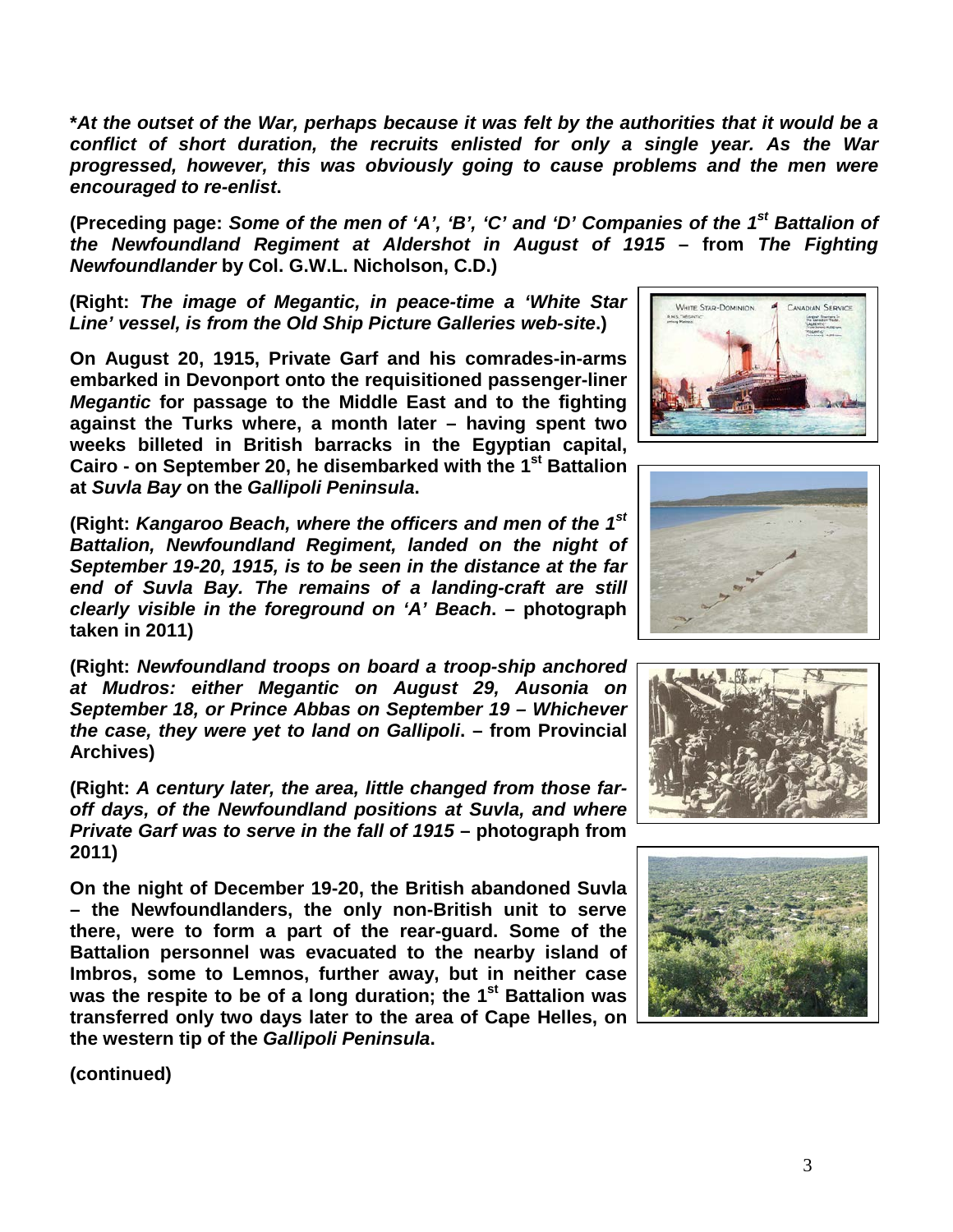**(Right:** *Cape Helles as seen from the Turkish positions on the misnamed Achi Baba, positions which were never breached. The Newfoundland positions were to the right-hand side of the picture***. – photograph from 2011)**

**The British and the** *Anzac* **forces – the Australian and New Zealand Army Corps also served at Gallipoli – were now only marking time until a complete withdrawal of the** *Gallipoli Peninsula* **was undertaken. The operation took place on the night of January 8-9, the Newfoundland Battalion providing some of the rear-guard for this second withdrawal as well\*.**

*\*Lieutenant Owen Steele of St. John's, Newfoundland, is cited as having been the last soldier of the Mediterranean Expeditionary Force to step into the final small boat to sail from the Gallipoli Peninsula.* 

**(Right above:** *'W' Beach at Cape Helles as it was days before the final British evacuation* **– from** *Illustration***)**

**(Right:** *'W' Beach almost a century after its abandonment by British forces and by the Newfoundlanders who were the last soldiers off the beach***:** *vestiges of the wharves in the blackand-white picture are still to be seen.* **– photograph from 2011)**

**(Right:** *The British destroy their supplies during the final evacuation of the Gallipoli Peninsula. The men of the 1st Battalion were among the last to leave on two occasions, at Suvla Bay and at Cape Helles***. – photograph taken from the battleship** *Cornwallis* **from** *Illustration***)**

**When the British evacuated the entire** *Gallipoli Peninsula* **in January of 1916, Private Garf and his 1st Battalion were sent to the British Base Depot at Alexandria, arriving there on the 15th of that month. The Newfoundlanders were immediately transferred southward to Suez, one of the ports at the southern end of the Canal which bears the same name, there to await further orders as, at the time, the subsequent**  destination of the 29<sup>th</sup> Division had not yet been decided\*.

*\*Bulgaria had entered the conflict on the side of the Central Powers and Salonika was soon to become a theatre of war.*

**(Right above:** *Port Tewfiq at the south end of the Suez Canal just prior to the Great War* **– from a vintage post-card)**

**(Right:** *British troops march through the port area of the French city of Marseille***. – from a vintage postcard)**

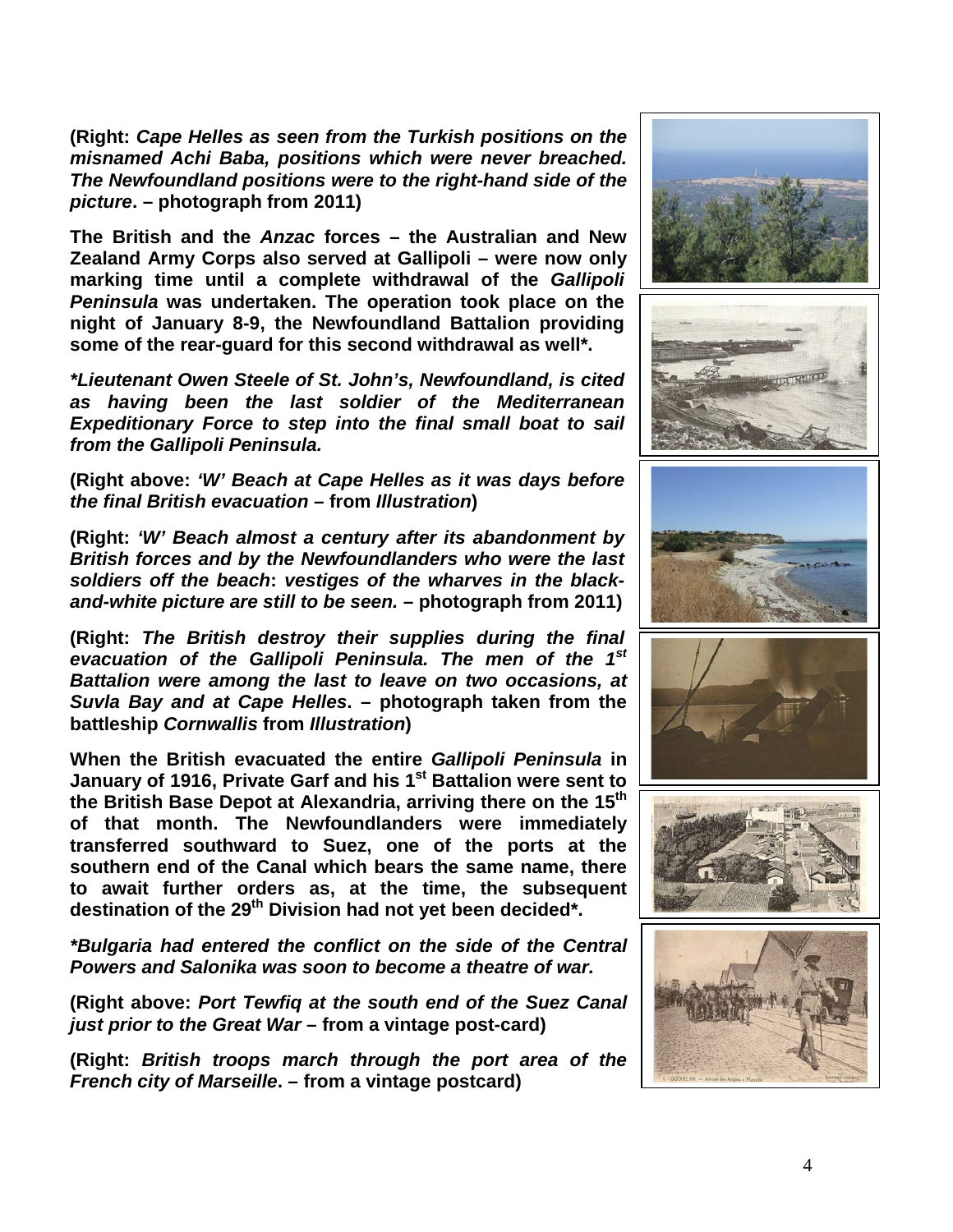**On March 14, the Newfoundlanders embarked through Port Tewfiq (see preceding page), also at the southern end of the** *Suez Canal***, for passage to the French port of Marseilles, and disembarked there on March 22, en route to the** *Western Front***.** 

**Some three days after the unit's disembarkation on March 22, the Newfoundland Battalion's train arrived at the small provincial town of Pont-Rémy, a thousand kilometres to the north of Marseilles. It had been a cold and miserable journey, the blankets provided for the troops having travelled unused in a separate wagon. De-training at the local station at two in the morning, the Newfoundlanders still had a long march ahead of them before they would reach their billets at Buigny l'Abbé.**

**(Right:** *the Somme as seen from the bridge at Pont-Rémy* **– photograph from 2010)**

**It is doubtful if many of those tired soldiers were to pay much attention to the slow-moving stream flowing under the bridge over which they marched on their way from the station. Some three months later** *the Somme* **would become a part of their history.**

**On April 13, the 1st Battalion was to march into the village of Englebelmer – perhaps some fifty kilometres in all from Pont-Rémy - where they would be billeted, would receive reenforcements and, in two days' time, would be introduced into the trenches of the** *Western Front.*



**(Right:** *A part of the re-constructed trench system in the Memorial Park at Beaumont-Hamel –* **photograph from 2007(?))**

**If there is one name and date in Newfoundland history which is etched in the collective once-national memory, it is that of Beaumont-Hamel on July 1 of 1916; and if any numbers are remembered they are those of the eight-hundred who went**  *over the top* **in the third wave of the attack on that morning, and of the sixty-eight unwounded present at muster some twenty-four hours later\*.**

*\*Perhaps ironically, the majority of the Battalion's casualties was to be incurred during the advance from the third line of British trenches to the first line from where the attack proper was to be made, and while struggling through British wire laid to protect the British positions from any German attack.*





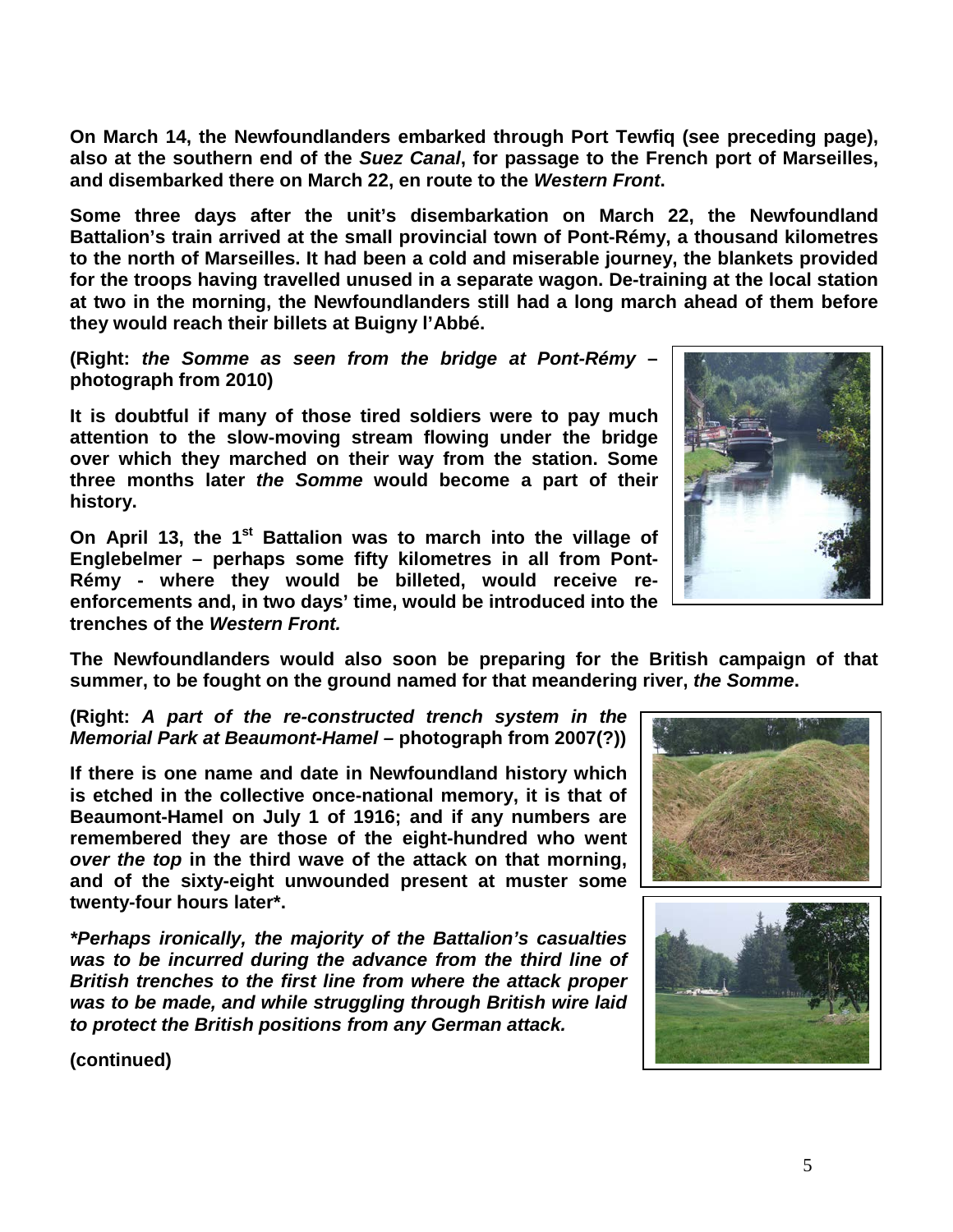**(Preceding page:** *Looking from the British lines down the hill to Y Ravine Cemetery which today stands atop part of the German front-line defences: The Danger Tree is to the right in the photograph***. – photograph taken in 2009)**

**There are other numbers of course: the fifty-seven thousand British casualties incurred in four hours on that same morning of which nineteen-thousand were recorded as having been** *killed in action* **or** *died of wounds***.** 

**It was to be the largest disaster** *ever* **in the annals of the British Army…and, perhaps just as depressing, the killing of** *the Somme* **was to continue for the next four and a half months.**

**(Right:** *Beaumont-Hamel is a commune, not a village***. – photographs from 2010 & 2015)**

*In fact, Beaumont-Hamel was a commune – it still exists today – at the time comprising two communities: Beaumont, a village on the German side of the lines, and Hamel which was behind those of the British. No-Man's-Land, on which the Newfoundland Memorial Park lies partially today, was on land that separated Beaumont from Hamel.* 



**The son of Charles Garf (***sailor***, former** *fisherman* **and emigrant from Sweden, by 1914 an employee of the** *Reid Newfoundland Company***), and of Laura Garf (née** *Whitten***) of 27, Power Street in St. John's – the couple married on June 3, 1893 -, he was also brother\* to Janet Maud, Alexander\*\*, Elsie(?), William-James, Beatrice, Emma-Louise, Robert-Charles, Violet-Sheridan and to Gladys-May.**

*\*Walter John Frederick Garf is to be found in the Newfoundland Birth Register on two occasions: born May 10, 1894, Number 629567, baptized and registered on the same May 10, 1894; born May 9, 1895, Number 600688, baptized may 10, 1895, and registered May 26, 1895 – all of the entries made by a Reverend Cowperthwaite.*



*\*\*Alexander Garf apparently served during the Great War in the Newfoundland Royal Naval Reserve (Number 3018x).*

*Much of the above family information is from a web-site entitled…Descendants of William James Whitten – Angelfire.*

**(Right above:** *Looking from the British lines at Beaumont-Hamel down the hill to Y Ravine Cemetery which today stands atop part of the German front-line defences. The Danger Tree is to the right in the photograph. -* **photograph taken 2009)**